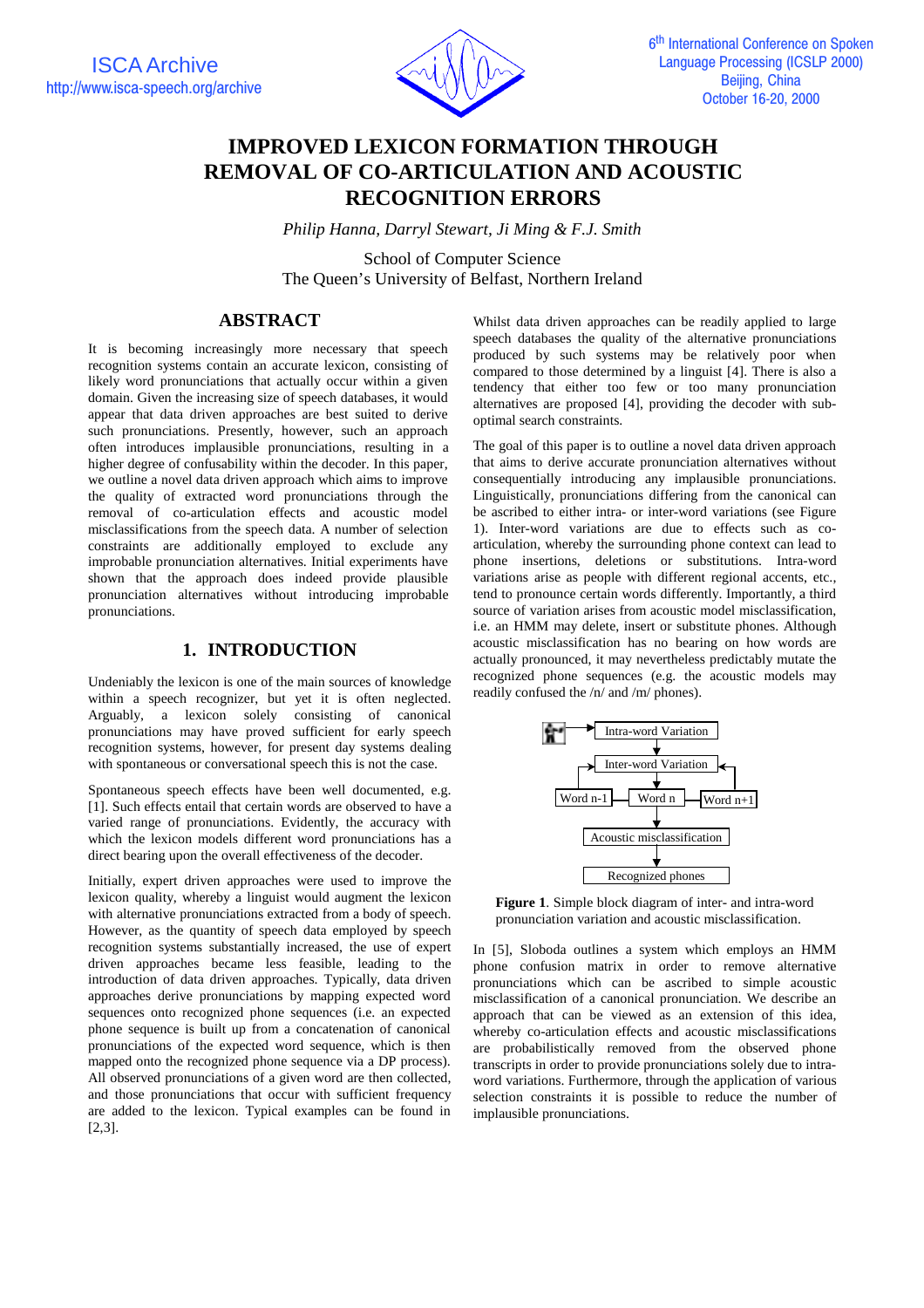The remainder of this paper is organized as follows: In section 2 brief details are given of earlier work concerning the modeling of co-articulation effects and acoustic misclassifications. In section 3 an outline is given of how pronunciation alternatives may be extracted, both in terms of the removal of co-articulation and acoustic misclassification and also pronunciation selection constraints. Finally, in section 4 some experimental results are presented.

## **2. MODELLING OF CO-ARTICULATION EFFECTS AND ACOUSTIC MISCLASSIFICATIONS**

Central to the approach outlined in this paper is the ability to derive statistical information concerning co-articulation effects and acoustic misclassification. Such statistics are valuable in themselves, and can be readily applied within the decoder to take into account the various ways co-articulation may effect a word pronunciation or the likely errors which the acoustic model may introduce. Given that co-articulation and acoustic misclassification tend not to be word dependent, but rather at best dependent upon the surrounding phone context, it is desirable that they be modeled separately from lexical word pronunciations.

Previous research by the authors, e.g. [6], has provided a data driven method through which co-articulation and acoustic misclassification can be modeled, i.e. individual phone mutation (insertion, deletion or substitution) probabilities dependent upon a surrounding phone context are derived. For example, the probability of /ae/ being deleted given a left and right phone context of /d/ and /er/ respectively can be determined. Note that the probabilities of correctly identifying phones are also determined, i.e. match probabilities.

The phone mutation probabilities are collected through an iterative procedure. On the first iteration a flat set of probabilities are assumed (e.g. all deletions are given the same starting probability). Each iteration uses a DP mapping procedure in conjunction with the mutation probabilities to map recognized phone transcripts onto expected phone transcripts. At the end of each iteration the mutation probabilities are modified, depending upon how frequently they were employed, as follows:

Probability<sub>m</sub> = 
$$
\frac{fm}{f_c} \times (1 - e^{-\alpha f_c})
$$
 (1)

where  $f_m$  is the frequency with which the phone mutation occurred for a given surrounding phone context,  $f_c$  the total number of times the context was observed irrespective of any insertions, deletions or substitutions, and  $\alpha$  is a weighting term used to lower the probabilities when the context occurs infrequently. A set of baseline probabilities are used under which no mutation probability can fall, catering for those cases where no instances were observed.

The outlined iterative procedure is repeated until the probabilities converge or a set number of iterations have passed.

### **3. GENERATION OF PRONUNCIATION ALTERNATIVES**

The proposed method of generating alternative pronunciations can be separated into two processes. Firstly, removal of coarticulation and acoustic misclassification effects. Secondly, application of additional selection constraints in order to remove any improbable pronunciations. In practice, both processes are employed in conjunction with one another.

#### **3.1 Removal of Co-articulation and Misclassification Effects**

The generation of alternative pronunciations can be separated into three stages, as shown in Figure 2. The process assumes the availability of a base lexicon, which is to be augmented with alternative pronunciations drawn from a quantity of acoustically transcribed speech (i.e. as recognized by an HMM).



**Figure 2**. The three proposed stages of alternative pronunciation generation.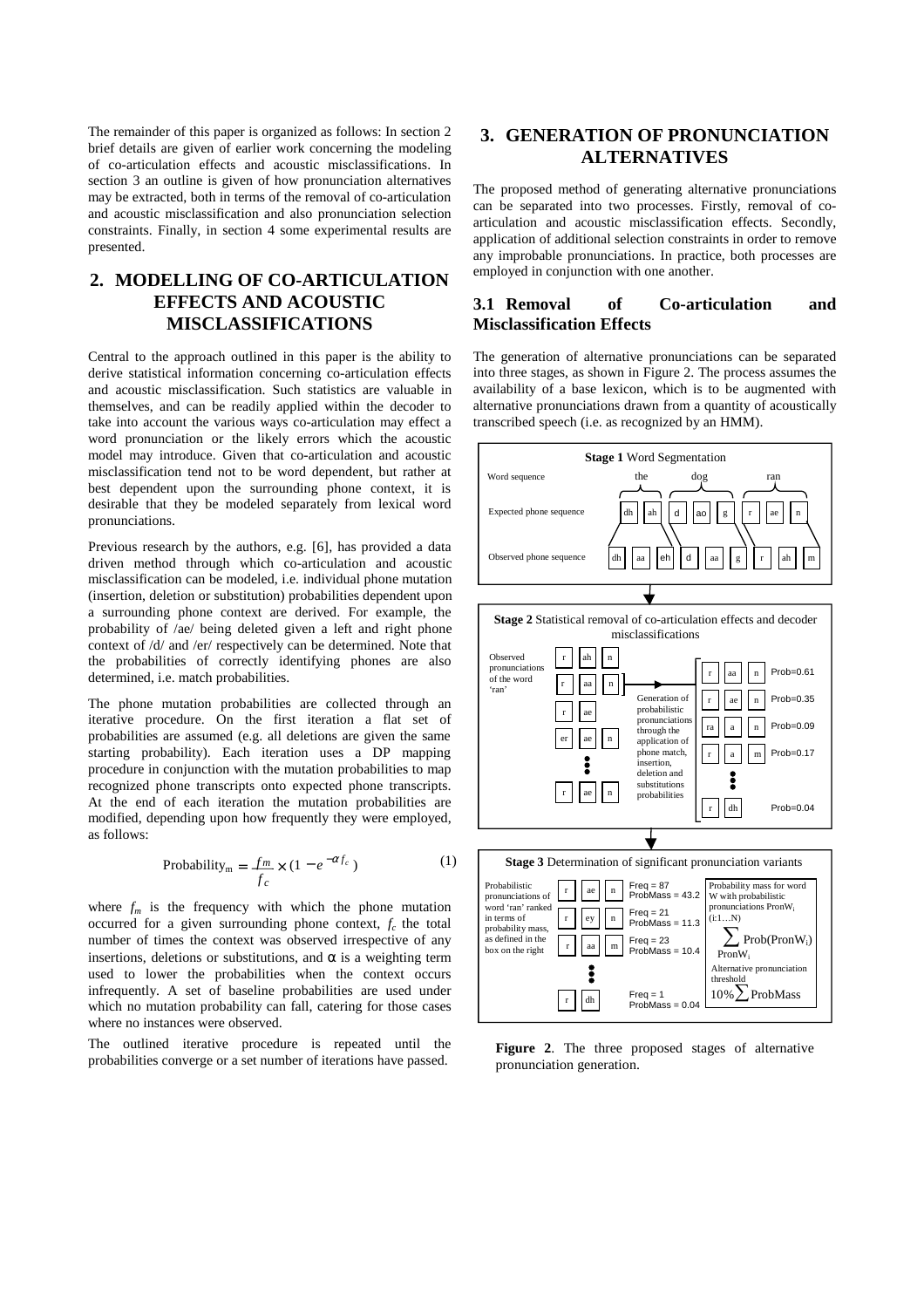A breakdown of the stages shown in Figure 2 follows:

**Stage 1.** The first stage involves segmenting the observed phone sequence into phone strings corresponding to word pronunciations. This is accomplished through the application of a DP mapping between the observed phone transcript and the expected phone sequence built up from a concatenation of pronunciations as predicted by the base lexicon. In the case where several expected phone sequences can be formed, i.e. the base lexicon contains multiple pronunciations of a word, then the expected sequence that produces the best DP match with the observed phone sequence is employed.

**Stage 2.** The second stage aims to probabilistically remove the effects of co-articulation and HMM misclassifications. The process is probabilistic as it uses the phone mutation statistics (as outlined in section 2) to construct probabilistic pronunciations of an observed word pronunciation. Hence, for a given utterance of a word, a further list of pronunciations is generated representing possible utterances which were then subjected to co-articulation effects and acoustic misclassifications. For example, an observed pronunciation of the word 'ran' might be /r/ /aa/ /n/. Two probabilistic pronunciations of this word are /r/ /ae/ n/, representing the case where /aa/ has been substituted for /ae/, and /r/ /aa/ /n/ where the utterance has been correctly recognized and not subject to coarticulation.

It is necessary to impose a number of constraints throughout this stage in order to restrict the number of probabilistic pronunciations which are generated. In particular, any phone mutation probabilities which fall under a predefined minimum threshold are not applied. Furthermore, it is assumed that a given word pronunciation cannot be subject to more than a certain maximum number of mutations (the maximum is determined as a constant value plus a variable amount dependent upon the number of phones in the pronunciation).

The probabilistic expansion is applied to all pronunciations of a given word, over all words in the lexicon for which a certain minimum number of pronunciations of that word can be collected (in order to ensure statistically meaningful results). At the end of this stage, the probabilistic pronunciations of each word are accumulated together.

**Stage 3.** The final stage aims to select, for a given word, those pronunciation alternatives which are significant from the accumulated lists of probabilistic pronunciations. In order to do this it is not only necessary to consider the number of occurrences of a possible alternative pronunciation but also the probabilities of those occurrences, i.e. a pronunciation with a high probability is considered more significant than a pronunciation with a lower probability.

As shown in Figure 2, the probability mass of word W with probabilistic pronunciations  $PronW_i$  (i:1...N), is determined as follows:

$$
\sum_{\text{PronW}_i} \text{Prob}(\text{PronW}_i) \tag{2}
$$

Any pronunciations of a word, whose probability mass accounts for more than a predefined percentage of the summed probability mass of all pronunciations of that word, is considered to be a significant pronunciation. This can be further constrained by requiring that significant pronunciations must occur a certain minimum number of times. The probability mass associated with a pronunciation provides a means of estimating the likelihood of that variant.

The above process permits significant word pronunciations to be extracted. There are a number of different options available as to how the significant pronunciations are combined with the starting lexicon. In principle, the outlined approach could be used to generate an entirely new lexicon, if given sufficient data. In practice, any alternative pronunciations classified as significant will be added to the existing base lexicon.

#### **3.2 Constraining the Selection of Significant Pronunciation Alternatives.**

The process as outlined above will remove co-articulation effects and acoustic misclassifications from the observed pronunciations. However, an unwelcome side effect is that pronunciations not subjected to such phenomena may have coarticulation effects or acoustic misclassifications added. This can lead to the introduction of spurious, poor pronunciation alternatives.

For example, a trained speaker may clearly pronounce the word 'and' as predicted by the base lexicon, e.g. /ae/ /n/ /d/. Should the phone mutation statistics give a high probability that /n/ and /m/ can be confused, then a likely, but unwanted alternative pronunciation will be /ae/ /m/ /d/. Such behavior can be largely removed through the use of additional selection constraints, as follows:

- Any observed pronunciation of a word that exactly matches an existing base lexicon pronunciation should not undergo the expansion outlined in stage 2. Presumably such pronunciations have no co-articulation, etc. to remove.
- Any alternative pronunciations produced at the end of stage 3 which are sufficiently similar (as defined below) to existing base lexicon pronunciations are considered to be simply an utterance of the base lexicon item subjected to co-articulation effects or acoustic misclassification. As such, they are discarded, and not added to the lexicon. As an aside, the use of the phone mutation probabilities during decoding will ensure that such pronunciations are likely to be mapped onto the correct lexical pronunciation.
- Any two alternative pronunciations of a given word which are sufficiently similar (as defined below) will be collapsed to the most significant of the two pronunciations. The combination can be made in terms of which pronunciation has the largest probability mass, or alternatively, the largest number of occurrences.

For the purposes of constraining the pronunciation alternatives, a DP mapping can be used to determine if one pronunciation might simply arise from co-articulation variation or acoustic misclassification of another pronunciation. In particular, one pronunciation is considered similar to another if more than a certain percentage of the DP phone mappings have a probability over a predefined threshold.